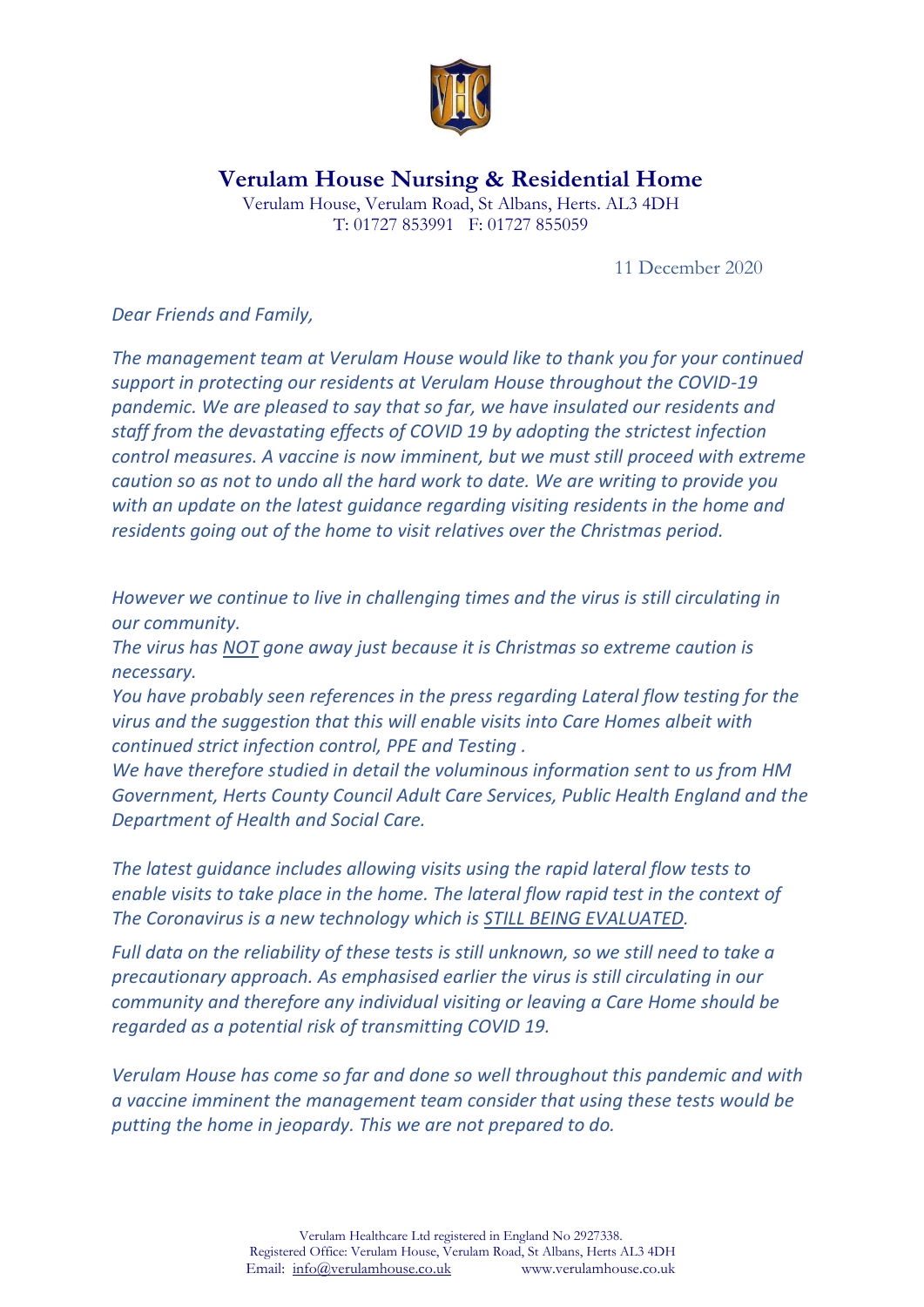

**Verulam House Nursing & Residential Home**

Verulam House, Verulam Road, St Albans, Herts. AL3 4DH T: 01727 853991 F: 01727 855059

*The updated guidelines on residents going out of the home for Christmas are highly complex would require extra staffing and are also extremely time consuming. The following points must be taken into consideration.*

*Residents that go out of the home over the Christmas period to visit relatives are to adhere to the following protocols.*

*1) Residents are only able to form a support bubble with one household not three.*

*2) All members of that household must isolate as much as possible for 14 days prior the resident visiting that household.*

*3) On the day of the planned visit all members of the household hosting the visit must have a COVID-19 test taken immediately preceding the visit. This will involve ALL members of the household coming to Verulam House and having The Lateral Flow Rapid Test.* 

*A negative test result would be required for the visit to be able to go ahead. HOWEVER, WE REPEAT THAT THIS TEST IS STILL BEING EVALUATED AND FULL DATA ON RELIABILITY IS AWAITED.*

*The resident should then be tested using the Rapid test immediately before leaving the home. If an outside visit was to be undertaken then during the course of such a visit those that they are visiting are advised to maintain social distancing, wash hands regularly, let in plenty of fresh air into rooms by opening windows and doors and consider wearing a face covering.*

*4) On the residents return to Verulam house they will have to be tested and be isolated to their room for 14 days.*

*5) If any member of the household gets symptoms of the virus during the visit, they would need to contact 111 and the resident would NOT be able to return to the Home for 14 days.*

*6) The risks for Residents leaving care homes is significantly greater for older people than for those of working age.*

*The extra tasks and staffing involved to carry out the lateral flow testing has also got to be managed as we still need to carry out 150 COVID-19 Swabs weekly to continue to keep the home safe.*